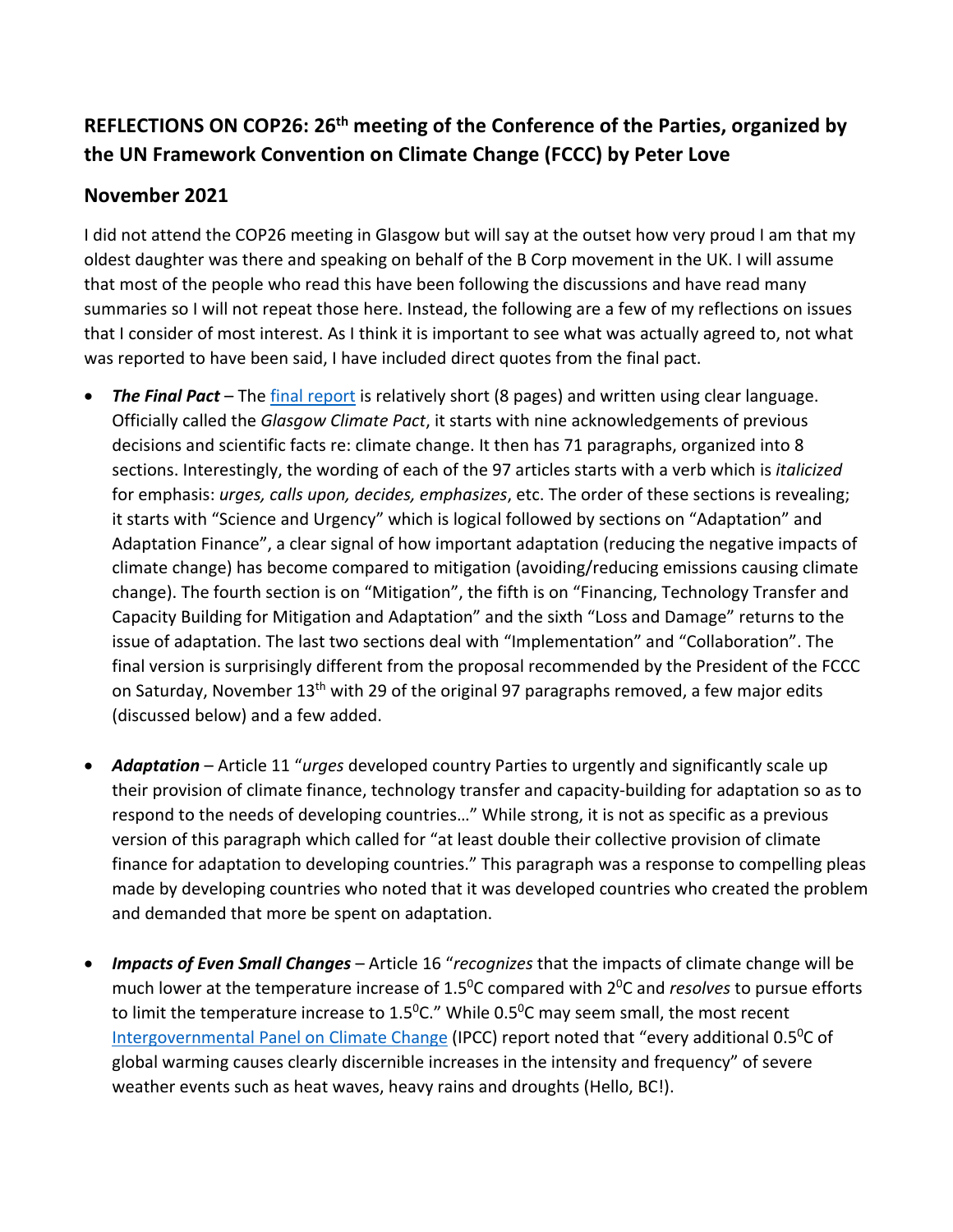- *Revisit/Strengthen 2030 Targets Annually* While articles 17 and 18 "*recognize"* that further action is required to keep temperatures below  $1.5^{\circ}$ C, the working is much weaker than the previous version which "*requests* Parties to revisit and strengthen the 2030 targets in their nationally determined contributions as necessary to align with the Paris Agreement temperature goal by the end of 2022." This would have been a major change as countries were previously supposed to submit new or updated plans every 5 years. The final wording keeps the 5-year update in place.
- *Phase-Down of Unabated Coal and Inefficient Fossil Fuel Subsidies* Article 20 is probably the most well-known of all the articles and is the one that India, with the support of a few other countries including China, sprung on delegates at the last minute. It starts with a call to the transition to low-emission energy systems and ends with "…accelerating efforts towards the phasedown of unabated coal power and phase-out of inefficient fossil fuel subsidies, while providing targeted support to the poorest and most vulnerable in line with national circumstances and recognizing the need for support towards a just transition." The five key weasel words here are "phase-down" (changed from phase out), "unabated" (thus allowing burning of coal as long as it also includes carbon capture, utilization and storage, CCUS), "inefficient" (very vague term), "national circumstances" (could be used to permit continued use of coal) and "just transition" (acknowledging that coal and fossil fuel subsidies will be required during the unspecified transition period). As many have remarked, it is at least the first specific mention of coal and fossil fuels by a COP meeting.
- *Meaningful Youth, Indigenous and Female Participation* Article 64 *"urges* Parties and stakeholders to ensure meaningful youth participation and representation in multilateral, national and local decision-making processes…." Article 66 "*emphasizes* the important role of indigenous peoples' and local communities' culture and knowledge in effective action on climate change and *urges* Parties to actively involve indigenous peoples and local communities on designing and implementing climate action…" Article 68, added at the end, "*encourages* Parties to increase full, meaningful and equal participation of women in climate action and to ensure gender-responsive implementation and means of implementation…"
- **Side Agreements** There were a number of announcements during the conference that involved various countries, including Canada. These included the *Powering Past Coal Alliance* (more than 40 countries agreeing to phase out use of coal to generate electricity), US/China joint climate change pledge to slow global warming, the agreement to end deforestation by 2030 (more than 100 countries including Brazil), *Industrial Deep Decarbonization Initiative* (countries would require green factors to be considered for the purchase of materials including steel), selling only electric vehicles by 2040 (agreed to by 24 countries and 6 major auto manufacturers) and the *Glasgow Financial*